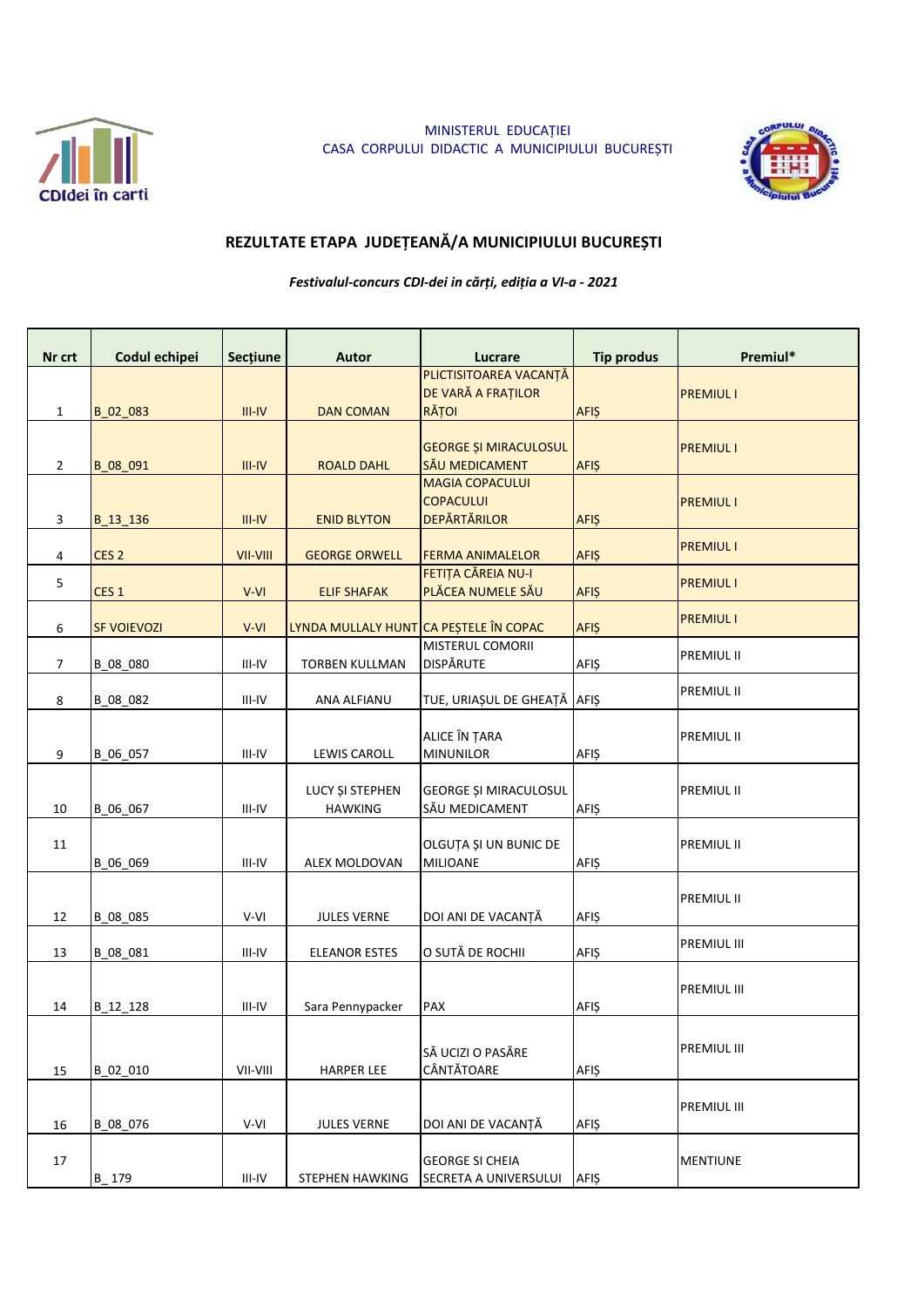| 18 | B_04_022     | $IX-X$          | <b>LOIS LOWRY</b>       | <b>COUNT THE STARS</b>                                            | <b>AFIȘ LIMBA</b><br><b>ENGLEZĂ</b> | <b>PREMIUL I</b> |
|----|--------------|-----------------|-------------------------|-------------------------------------------------------------------|-------------------------------------|------------------|
| 19 | B_04_021     | VII-VIII        | C.S. LEWIS              | THE CHRONICLES OF<br>NARNIA: THE VOYAGE OF<br>THE DAWN TREADER    | AFIȘ LIMBA<br>ENGLEZĂ               | PREMIUL II       |
| 20 | <b>B_106</b> | $III - IV$      | <b>ROALD DAHL</b>       | <b>MATILDA</b>                                                    | <b>BOOKTRAILER</b>                  | <b>PREMIUL I</b> |
| 21 | B_21_212     | $III - IV$      | <b>ROALD DAHL</b>       | <b>MATILDA</b>                                                    | <b>BOOKTRAILER</b>                  | <b>PREMIUL I</b> |
| 22 | B_21_213     | $III$ -IV       | <b>SARA PENNYPACKER</b> | <b>EROINA CLEMENTINA</b>                                          | <b>BOOKTRAILER</b>                  | <b>PREMIUL I</b> |
| 23 | $B_21_211$   | $III$ -IV       | <b>ENID BLYTON</b>      | <b>MAGIA COPACULUI</b><br><b>COPACULUI</b><br><b>DEPÄRTÄRILOR</b> | <b>BOOKTRAILER</b>                  | <b>PREMIUL I</b> |
| 24 | $B_17_186$   | $III - IV$      | Sara Pennypacker        | <b>CLEMENTINA</b>                                                 | <b>BOOKTRAILER</b>                  | <b>PREMIUL I</b> |
| 25 | B 02 009     | $IX-X$          |                         | MIRCEA CĂRTĂRESCU JURNALUL MELANCOLIEI                            | <b>BOOKTRAILER</b>                  | <b>PREMIUL I</b> |
| 26 | B_08_085     | $IX-X$          | <b>MARKUS ZUSAK</b>     | HOȚUL DE CĂRȚI                                                    | <b>BOOKTRAILER</b>                  | <b>PREMIUL I</b> |
| 27 | B_181        | VII-VIII        | <b>J.K.ROWLING</b>      | <b>HARRY POTTER SI PIATRA</b><br><b>FILOZOFALA</b>                | <b>BOOKTRAILER</b>                  | <b>PREMIUL I</b> |
| 28 | B_182        | <b>VII-VIII</b> | <b>J.K.ROWLING</b>      | HARRY POTTER ȘI PIATRA<br><b>FILOSOFALĂ</b>                       | <b>BOOKTRAILER</b>                  | <b>PREMIUL I</b> |
| 29 | $B_20_208$   | VII-VIII        | <b>LOIS LOWRY</b>       | NUMĂRĂ STELELE. O<br>POVESTE DIN COPENHAGA BOOKTRAILER            |                                     | <b>PREMIUL I</b> |
| 30 | B_03_012     | $V-VI$          | <b>CORNELIA FUNKE</b>   | <b>INIMA DE CERNEALA</b>                                          | <b>BOOKTRAILER</b>                  | <b>PREMIUL I</b> |
| 31 | B_03_013     | V-VI            | <b>ADINA ROSETTI</b>    | POVESTEA KENDAMEI<br><b>PIERDUTE</b>                              | <b>BOOKTRAILER</b>                  | <b>PREMIUL I</b> |
| 32 | $B_25_226$   | V-VI            | <b>ALIS POPA</b>        | <b>SECRETELE GUNOAIELOR</b>                                       | <b>BOOKTRAILER</b>                  | <b>PREMIUL I</b> |
| 33 | B_06_052     | V-VI            | <b>BRADELEY</b>         | KIMBERLY BRUBAKER RÄZBOIUL CARE MI-A<br><b>SALVAT VIAȚA</b>       | <b>BOOKTRAILER</b>                  | <b>PREMIUL I</b> |
| 34 | B_20_209     | V-VI            | <b>ALEX MOLDOVAN</b>    | OLGUȚA ȘI UN BUNIC DE<br><b>MILIOANE</b>                          | <b>BOOKTRAILER</b>                  | <b>PREMIUL I</b> |
| 35 | B_09_105     | III-IV          | NICOLAI NOSOV           | <b>AVENTURILE LUI</b><br>HABARNAM                                 | <b>BOOKTRAILER</b>                  | PREMIUL II       |
| 36 | B_13_131     | III-IV          | ROALD DAHL              | MATILDA                                                           | <b>BOOKTRAILER</b>                  | PREMIUL II       |
| 37 | B_14_159     | III-IV          | <b>TORBEN KULLMAN</b>   | CĂLĂTORIA FANTASTICĂ A<br>UNUI ȘORICEL PE LUNĂ                    | <b>BOOKTRAILER</b>                  | PREMIUL II       |
| 38 | B 08 097     | IX-X            | <b>JOHN GREEN</b>       | CĂUTÂND-O PE ALASKA                                               | <b>BOOKTRAILER</b>                  | PREMIUL II       |
| 39 | B_03_017     | VII-VIII        | IOANA PARVULESCU        | <b>INOCENTII</b>                                                  | <b>BOOKTRAILER</b>                  | PREMIUL II       |
| 40 | B_06_027     | VII-VIII        | LOIS LOWRY              | NUMĂRĂ STELELE. O<br>POVESTE DIN COPENHAGA BOOKTRAILER            |                                     | PREMIUL II       |
| 41 | B 06-053     | VII-VIII        | <b>RICK RIORDAN</b>     | PERCY JACKSON ȘI<br>OLIMPIENII. HOȚUL<br><b>FULGERULUI</b>        | <b>BOOKTRAILER</b>                  | PREMIUL II       |
| 42 | B_03_014     | V-VI            |                         | KATHERINE PATERSON PODUL CATRE TERABITHIA BOOKTRAILER             |                                     | PREMIUL II       |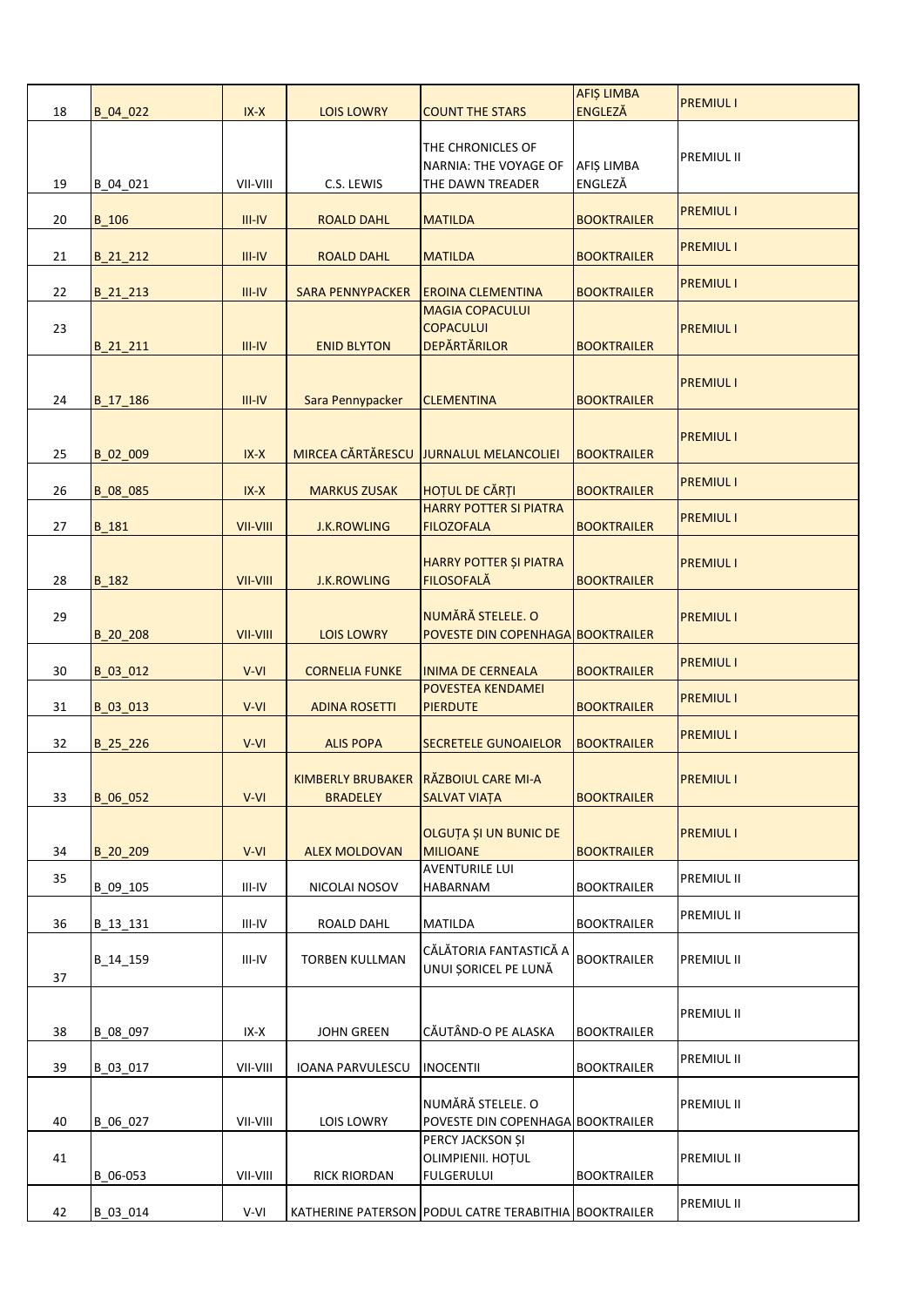| 43 | B_13_142                    | V-VI     | ADINA POPESCU                          | 8 POVESTIRI DE PE CALEA<br><b>MOSILOR</b>                  | <b>BOOKTRAILER</b>                   | <b>PREMIUL II</b>  |
|----|-----------------------------|----------|----------------------------------------|------------------------------------------------------------|--------------------------------------|--------------------|
| 44 | B_06_049                    | V-VI     | PETER BROWN                            | <b>INSULA ROBOȚILOR</b>                                    | <b>BOOKTRAILER</b>                   | <b>PREMIUL II</b>  |
|    |                             |          |                                        |                                                            |                                      | <b>PREMIUL II</b>  |
| 45 | B_06_050                    | V-VI     | <b>CORNELIA FUNKE</b>                  | INIMĂ DE CERNEALĂ                                          | <b>BOOKTRAILER</b>                   |                    |
| 46 | B 06 051                    | V-VI     |                                        | POVESTEA FĂRĂ SFÂRȘIT                                      | <b>BOOKTRAILER</b>                   | PREMIUL II         |
| 47 | B_06_055                    | V-VI     | KIMBERLY BRUBAKER<br><b>BRADELEY</b>   | RĂZBOIUL CARE MI-A<br>SALVAT VIAȚA                         | <b>BOOKTRAILER</b>                   | PREMIUL II         |
|    |                             |          |                                        |                                                            |                                      |                    |
|    |                             |          |                                        | MALALA SI CREIONUL                                         |                                      | PREMIUL III        |
| 48 | B 06 066                    | III-IV   | MALALA YOUSAFZAI                       | <b>MAGIC</b><br><b>AVENTURILE LUI</b>                      | <b>BOOKTRAILER</b>                   |                    |
| 49 | B_14_158                    | III-IV   | NICOLAI NOSOV                          | HABARNAM                                                   | <b>BOOKTRAILER</b>                   | PREMIUL III        |
|    |                             |          |                                        |                                                            |                                      | <b>PREMIUL III</b> |
| 50 | B_171_B                     | III-IV   | ROALD DAHL                             | <b>MATILDA</b>                                             | <b>BOOKTRAILER</b>                   |                    |
| 51 | B_06_044                    | III-IV   | LUCY ȘI STEPHEN<br><b>HAWKING</b>      | <b>GEORGE ȘI CHEIA</b><br>SECRETĂ A UNIVESRULUI            | <b>BOOKTRAILER</b>                   | PREMIUL III        |
| 52 | B 03 015                    | VII-VIII | <b>RICK RIORDAN</b>                    | PERCY JACKSON SI<br>OLIMPIENII. HOTUL<br><b>FULGERULUI</b> | <b>BOOKTRAILER</b>                   | PREMIUL III        |
|    |                             |          |                                        |                                                            |                                      |                    |
| 53 | B_03_016                    | VII-VIII | <b>LOIS LOWRY</b>                      | NUMARA STELE.O<br>POVESTE DIN COPENHAGA BOOKTRAILER        |                                      | PREMIUL III        |
| 54 | B_13_153                    | VII-VIII | <b>RUI ZINK</b>                        | CITITORUL DIN PESTERA                                      | <b>BOOKTRAILER</b>                   | <b>PREMIUL III</b> |
| 55 | B_06_054                    | VII-VIII | <b>LOIS LOWRY</b>                      | NUMĂRĂ STELELE. O<br>POVESTE DIN COPENHAGA BOOKTRAILER     |                                      | PREMIUL III        |
|    |                             |          | KIMBERLY BRUBAKER                      | <b>RAZBOIUL CARE MI-A</b>                                  |                                      | PREMIUL III        |
| 56 | B_13_148                    | V-VI     | <b>BRADLEY</b>                         | SALVAT VIATA                                               | <b>BOOKTRAILER</b>                   |                    |
| 57 | B 15 165                    | V-VI     | LEWIS CARROLL                          | <b>ALICE IN TARA</b><br><b>MINUNILOR</b>                   | <b>BOOKTRAILER</b>                   | <b>PREMIUL III</b> |
| 58 | B 08 087                    | V-VI     | LEWIS CARROLL                          | <b>ALICE IN TARA</b><br><b>MINUNILOR</b>                   | <b>BOOKTRAILER</b>                   | PREMIUL III        |
|    |                             |          | KIMBERLY BRUBAKER                      | RAZBOIUL CARE MI-A                                         |                                      |                    |
| 59 | B_14_154                    | V-VI     | <b>BRADLEY</b>                         | SALVAT VIATA                                               | <b>BOOKTRAILER</b>                   | PREMIUL III        |
|    |                             |          |                                        | ALICE ÎN ȚARA                                              |                                      | PREMIUL III        |
| 60 | B_06_051                    | V-VI     | LEWIS CARROLL                          | <b>MINUNILOR</b>                                           | <b>BOOKTRAILER</b>                   |                    |
| 61 | B 06 063                    | V-VI     | Erin Entrada Kelly                     | UNIVERSUL ȘTIE                                             | <b>BOOKTRAILER</b>                   | PREMIUL III        |
| 62 | B_VOIEVOZI_Booktrail<br>er1 | VII-VIII | <b>RICK RIORDAN</b>                    | PERCY JACKSON SI<br>OLIMPIENII. HOTUL<br><b>FULGERULUI</b> | <b>BOOKTRAILER</b>                   | <b>MENTIUNE</b>    |
|    |                             |          |                                        | OLGUTA SI UN BUNIC DE                                      |                                      |                    |
| 63 | B 08 088                    | V-VI     | ALEX MOLDOVAN                          | <b>MILIOANE</b>                                            | <b>BOOKTRAILER</b>                   | <b>MENTIUNE</b>    |
| 64 | B_02_003                    | VII-VIII | <b>GEORGE ORWELL</b>                   | <b>ANIMAL FARM</b>                                         | <b>BOOKTRAILER</b><br><b>ENGLEZĂ</b> | <b>PREMIUL I</b>   |
| 65 |                             |          |                                        | PERCY JACKSON AND THE                                      | <b>BOOKTRAILER</b>                   | <b>PREMIUL I</b>   |
|    | B_02_004                    | VII-VIII | <b>RICK RIORDAN</b>                    | <b>LIGHTNING THIEF</b>                                     | <b>ENGLEZĂ</b><br><b>BOOKTRAILER</b> |                    |
| 66 | B 02 008                    | IX-X     | <b>JOHN GREEN</b>                      | LOOKING FOR ALASKA                                         | ENGLEZĂ                              | PREMIUL II         |
| 67 | B_02_07                     | IX-X     | <b>FRANCIS SCOTT KEY</b><br>FITZGERALD | THE GREAT GATSBY                                           | <b>BOOKTRAILER</b><br>ENGLEZĂ        | PREMIUL III        |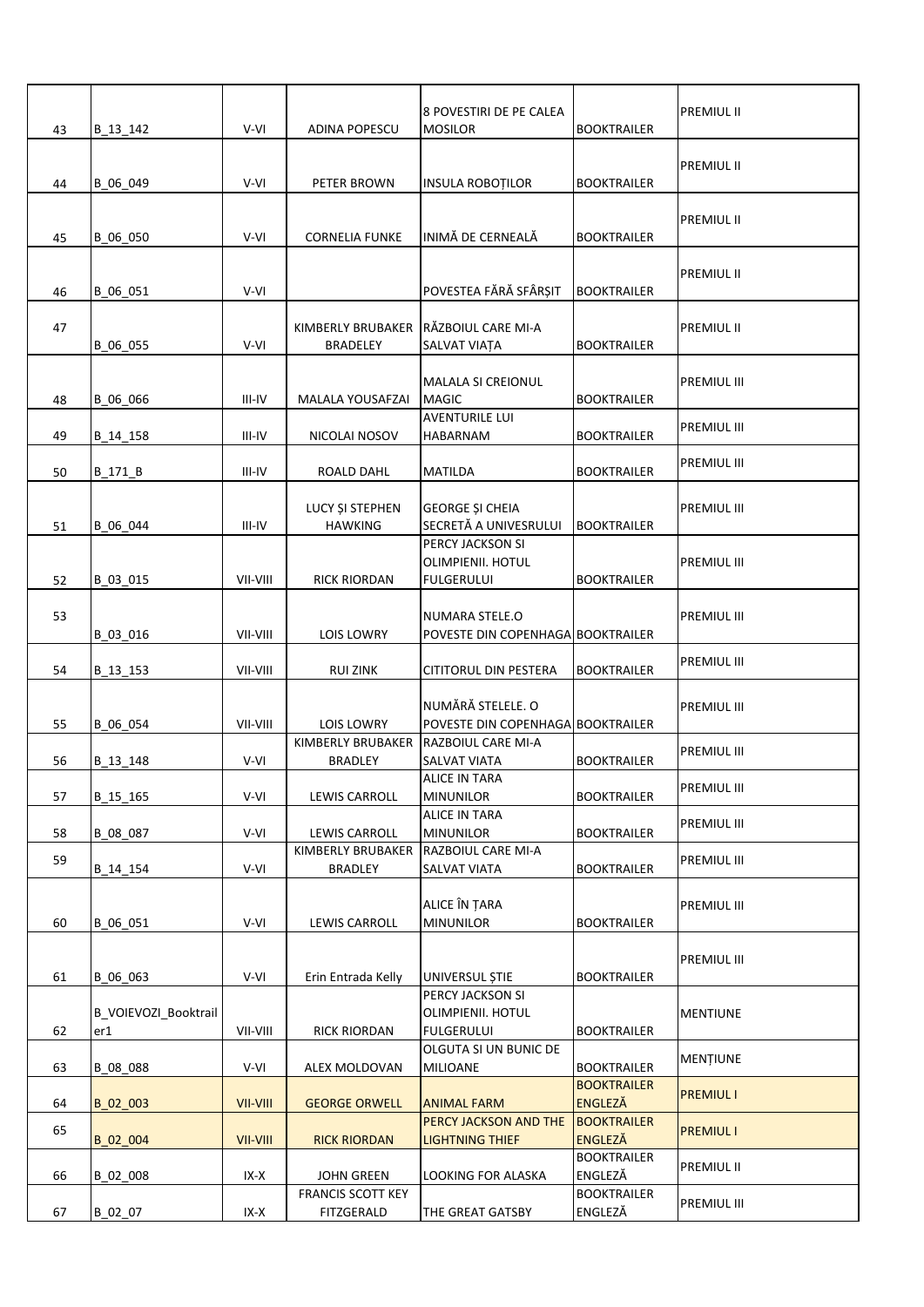| 68 | B_08_093           | $III - IV$ | <b>ANA ROTEA</b>                                                                        | <b>DOSARUL POPCORN</b>                                        | <b>MACHETĂ</b> | <b>PREMIUL I</b>  |
|----|--------------------|------------|-----------------------------------------------------------------------------------------|---------------------------------------------------------------|----------------|-------------------|
| 69 | B_15_166           | $III - IV$ | <b>GRACE LIN</b>                                                                        | BĂTRÂNUL DIN LUNĂ                                             | <b>MACHETĂ</b> | <b>PREMIUL I</b>  |
| 70 | B_18_191           | $III - IV$ | <b>ZDENEK MILER,</b><br><b>EDUARD PETISKA</b>                                           | <b>CÂRTIȚEL ȘI</b><br>PANTALONAȘII                            | <b>MACHETĂ</b> | <b>PREMIUL I</b>  |
| 71 | B_18_192           | $III - IV$ | <b>ROALD DAHL</b>                                                                       | <b>CHARLIE ȘI FABRICA DE</b><br><b>CIOCOLATĂ</b>              | <b>MACHETĂ</b> | <b>PREMIUL I</b>  |
| 72 | B_18_195           | $III - IV$ | <b>PETER BROWN</b>                                                                      | <b>ÎNTOARCERE PE INSULA</b><br><b>ROBOTILOR</b>               | <b>MACHETĂ</b> | <b>PREMIUL I</b>  |
| 73 | B_01_001           | $IX-X$     | <b>JIROVIANU NICOLAE</b><br>ALEXANDRU,<br>NICULIȚĂ FLORENTINA,<br><b>STRÄJER ANDREI</b> | HOȚUL DE CĂRȚI                                                | <b>MACHETĂ</b> | <b>PREMIUL I</b>  |
| 74 | B_01_002           | $IX-X$     | <b>JOHN GREEN</b>                                                                       | <b>CĂUTÂND-O PE ALASKA</b>                                    | <b>MACHETĂ</b> | <b>PREMIUL I</b>  |
| 75 | B03-018            | VII-VIII   | <b>J.K. ROWLING</b>                                                                     | HARRY POTTER ȘI PIATRA<br><b>FILOSOFALĂ</b>                   | <b>MACHETĂ</b> | <b>PREMIUL I</b>  |
| 76 | B 06 064           | VII-VIII   | Orwell                                                                                  | <b>FERMA ANIMALELOR</b>                                       | <b>MACHETĂ</b> | <b>PREMIUL I</b>  |
| 77 | <b>SF VOIEVOZI</b> | V-VI       | <b>KIMBERLY BRUBAKER</b><br><b>BRADELEY</b>                                             | RĂZBOIUL CARE MI-A<br>SALVAT VIAȚA                            | <b>MACHETĂ</b> | <b>PREMIUL I</b>  |
| 78 | <b>SF VOIEVOZI</b> | V-VI       | <b>MATT HAIG</b>                                                                        | <b>UN BĂIAT NUMIT</b><br><b>CRĂCIUN</b>                       | <b>MACHETĂ</b> | <b>PREMIUL I</b>  |
| 79 | <b>SF VOIEVOZI</b> | $V-VI$     | <b>MIRCEA</b><br>SÂNTIMBREANU                                                           | RECREAȚIA MARE                                                | <b>MACHETĂ</b> | <b>PREMIUL I</b>  |
| 80 | B_09_099           | III-IV     | NIKOLAI NASOV                                                                           | <b>AVENTURILE LUI</b><br>HABARNAM                             | MACHETĂ        | <b>PREMIUL II</b> |
| 81 | B 09 100           | III-IV     | ELEANOR ESTES                                                                           | O SUTĂ DE ROCHII                                              | MACHETĂ        | <b>PREMIUL II</b> |
| 82 | B_18_190           | III-IV     | ROALD DAHL                                                                              | <b>MATILDA</b>                                                | MACHETĂ        | <b>PREMIUL II</b> |
| 83 | B_18_197           | III-IV     | <b>GRACE LINE</b>                                                                       | BĂTRÂNUL DIN LUNĂ                                             | MACHETĂ        | <b>PREMIUL II</b> |
| 84 | B 18 193           | III-IV     | <b>GELLU NAUM</b>                                                                       | CARTEA CU APOLODOR                                            | MACHETĂ        | PREMIUL II        |
| 85 | B 18 198           | III-IV     | <b>GIANI RODARI</b>                                                                     | <b>GELOMINO ÎN ȚARA</b><br><b>MINCINOȘILOR</b>                | MACHETĂ        | PREMIUL II        |
| 86 | B 09 107           | III-IV     | ROALD DAHL                                                                              | MATILDA                                                       | MACHETĂ        | <b>PREMIUL II</b> |
| 87 | B 18 196           | III-IV     | RALUCA POENARU                                                                          | PERICOL                                                       | MACHETĂ        | <b>PREMIUL II</b> |
| 88 | B_06_031           | III-IV     | <b>TORBEN KUHLMANN</b>                                                                  | <b>EDISON- MISTERUL</b><br><b>COMORII DISPĂRUTE</b>           | MACHETĂ        | <b>PREMIUL II</b> |
| 89 | B_06_033           | III-IV     | <b>TORBEN KUHLMANN</b>                                                                  | ARMSTRONG - CĂLĂTORIA<br>FANTASTICĂ A UNUI<br>SORICEL PE LUNĂ | MACHETĂ        | <b>PREMIUL II</b> |
| 90 | B 06 046           | III-IV     | NIKOLAI NASOV                                                                           | <b>AVENTURILE LUI</b><br>HABARNAM ȘI ALE<br>PRIETENILOR SĂI   | MACHETĂ        | <b>PREMIUL II</b> |
| 91 | B_09_111           | III-IV     | <b>ELEANOR ESTES</b>                                                                    | O SUTĂ DE ROCHII                                              | MACHETĂ        | <b>PREMIUL II</b> |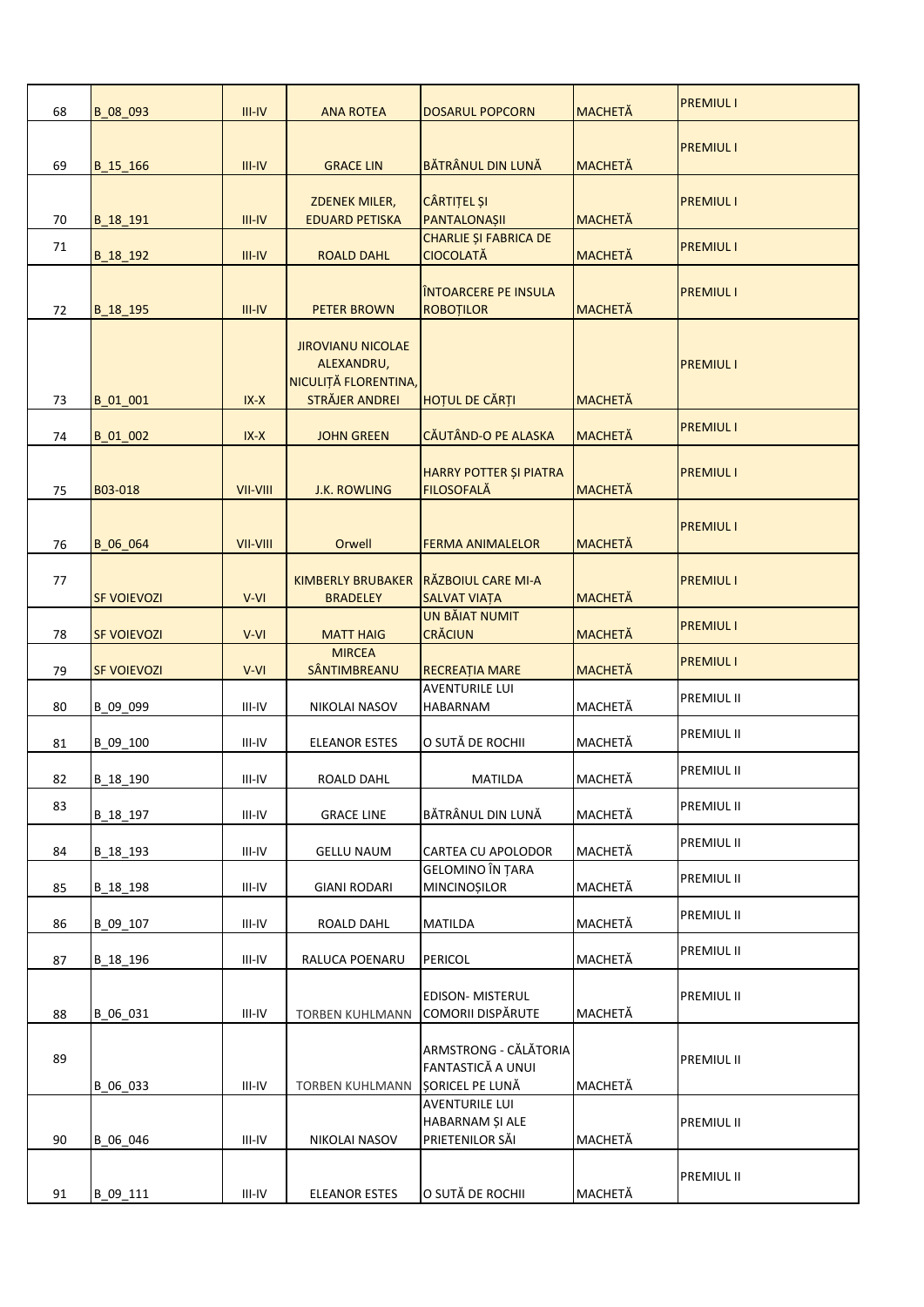| 92       | B_08_096             | IX-X             | <b>ELEONOR &amp; PARK</b>         | <b>RAINBOW ROWELL</b>                                                | MACHETĂ            | <b>PREMIUL II</b>  |
|----------|----------------------|------------------|-----------------------------------|----------------------------------------------------------------------|--------------------|--------------------|
|          |                      |                  |                                   |                                                                      |                    | <b>PREMIUL II</b>  |
| 93<br>94 | B_06_028<br>B_08_089 | VII-VIII<br>V-VI | Orwell<br>YANN MARTEL             | <b>FERMA ANIMALELOR</b><br>VIAȚA LUI PI                              | MACHETĂ<br>MACHETĂ | <b>PREMIUL II</b>  |
| 95       |                      |                  | VAL ȘI CETATEA                    |                                                                      |                    | <b>PREMIUL II</b>  |
| 96       | B_08_090<br>B_06_039 | V-VI<br>V-VI     | SUFLETELOR<br>LEWIS CARROLL       | <b>ALFIANU ANA</b><br>ALICE ÎN ȚARA<br><b>MINUNILOR</b>              | MACHETĂ<br>MACHETĂ | PREMIUL II         |
| 97       | B_06_062             | V-VI             | KIMBERLY BRUBAKER<br>BRADELEY     | RĂZBOIUL CARE MI-A<br>SALVAT VIAȚA                                   | MACHETĂ            | <b>PREMIUL II</b>  |
| 98       | B 18 194             | III-IV           | <b>ANDY RILEY</b>                 | <b>REGELE FISTICHIU SI</b><br>ÎMPĂRATUL MALEFIC                      | MACHETĂ            | PREMIUL III        |
| 99       | B_18_199             | III-IV           | RALUCA POENARU                    | PERICOL                                                              | MACHETĂ            | PREMIUL III        |
| 100      | B 09 115             | $III-IV$         |                                   | DOSARUL POPCORN                                                      | MACHETĂ            | PREMIUL III        |
| 101      | B_06_032             | III-IV           | TORBEN KUHLMANN                   | <b>EDISON- MISTERUL</b><br><b>COMORII DISPĂRUTE</b>                  | MACHETĂ            | PREMIUL III        |
| 102      | B_06_034             | III-IV           | ANA ALFIANU                       | TUIE, URIAȘUL DE GHEAȚĂ MACHETĂ                                      |                    | <b>PREMIUL III</b> |
| 103      | B_06_043             | III-IV           | ROALD DAHL                        | <b>MATILDA</b>                                                       | MACHETĂ            | <b>PREMIUL III</b> |
| 104      | B_06_045             | $III-IV$         | LUCY ȘI STEPHEN<br><b>HAWKING</b> | GEORGE ȘI MIRACULOSUL<br>SĂU MEDICAMENT                              | MACHETĂ            | PREMIUL III        |
|          | 105 B_06_048         | III-IV           | <b>ENID BLYTON</b>                | <b>MAGIA COPACULUI</b><br><b>COPACULUI</b><br>DEPĂRTĂRILOR           | MACHETĂ            | <b>PREMIUL III</b> |
| 106      | B_06_074             | III-IV           | <b>GRACE LIN</b>                  | BĂTRÂNUL DIN LUNĂ                                                    | MACHETĂ            | PREMIUL III        |
| 107      | B_09_102             | III-IV           | NIKOLAI NASOV                     | <b>AVENTURILE LUI</b><br>HABARNAM ȘI ALE<br>PRIETENILOR SĂI          | MACHETĂ            | PREMIUL III        |
| 108      | B_09_102             | $III-IV$         | NIKOLAI NASOV                     | <b>AVENTURILE LUI</b><br>HABARNAM ȘI ALE<br>PRIETENILOR SĂI          | MACHETĂ            | PREMIUL III        |
| 109      | B_09_108             | $III-IV$         | ROALD DAHL                        | MATILDA                                                              | MACHETĂ            | PREMIUL III        |
| 110      | B 09 109             | $III-IV$         | <b>TORBEN KUHLMANN</b>            | ARMSTRONG - CĂLĂTORIA<br>FANTASTICĂ A UNUI<br>SORICEL PE LUNĂ        | MACHETĂ            | <b>PREMIUL III</b> |
| 111      | B 109 110            | III-IV           | <b>TORBEN KUHLMANN</b>            | ARMSTRONG - CĂLĂTORIA<br>FANTASTICĂ A UNUI<br><b>ȘORICEL PE LUNĂ</b> | MACHETĂ            | PREMIUL III        |
| 112      | B 179                | $III-IV$         | <b>ENID BLYTON</b>                | MAGIA COPACULUI<br>COPACULUI<br>DEPĂRTĂRILOR                         | MACHETĂ            | PREMIUL III        |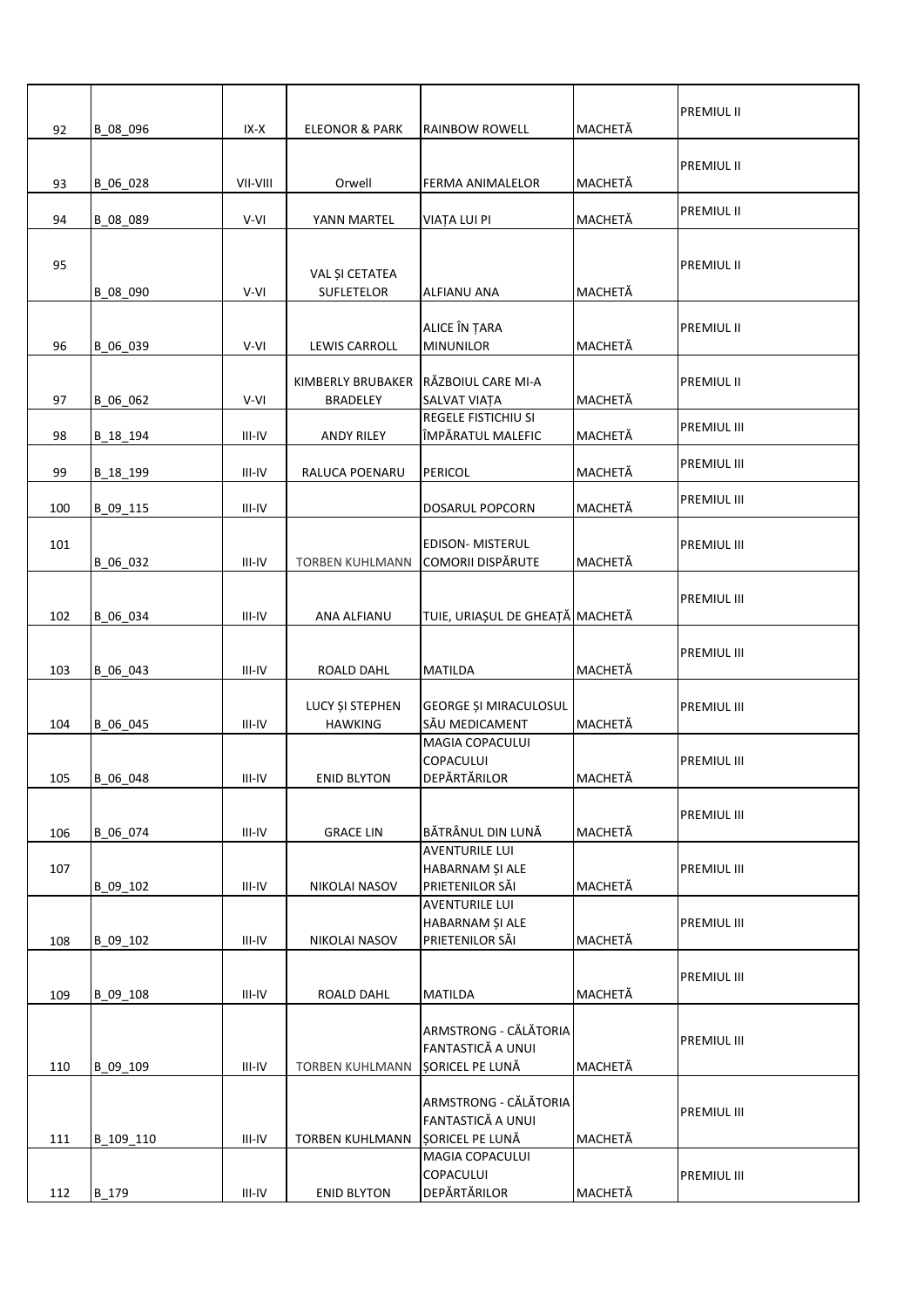|     |                  |            |                                      | <b>AVENTURILE LUI</b>                |            |                    |
|-----|------------------|------------|--------------------------------------|--------------------------------------|------------|--------------------|
| 113 |                  |            |                                      | HABARNAM ȘI ALE                      |            | <b>PREMIUL III</b> |
|     | B_179_02         | $III-IV$   | NIKOLAI NASOV                        | PRIETENILOR SĂI                      | MACHETĂ    |                    |
|     |                  |            |                                      | <b>AVENTURILE LUI</b>                |            |                    |
|     |                  |            |                                      | HABARNAM ȘI ALE                      |            | <b>PREMIUL III</b> |
| 114 | B-179_01         | III-IV     | NIKOLAI NASOV                        | PRIETENILOR SĂI                      | MACHETĂ    |                    |
|     |                  |            | WILLIAM                              |                                      |            |                    |
| 115 | B_08_079         | IX-X       | SHAKESPEARE                          | ROMEO ȘI JULIETA                     | MACHETĂ    | PREMIUL III        |
|     |                  |            |                                      | <b>CONFESIUNILE UNUI</b>             |            |                    |
| 116 | $B_2_203$        | V-VI       | MICHELE CUEVAS                       | PRIETEN IMAGINAR                     | MACHETĂ    | PREMIUL III        |
|     |                  |            |                                      | ALICE ÎN ȚARA                        |            |                    |
| 117 | B_08_077         | V-VI       | LEWIS CARROLIN I                     | <b>MINUNILOR</b>                     | MACHETĂ    | PREMIUL III        |
|     |                  |            |                                      |                                      |            |                    |
|     |                  |            |                                      |                                      |            | <b>PREMIUL III</b> |
| 118 | B_08_078         | V-VI       | YANN MARTEL                          | <b>VIATA LUI PI</b>                  | MACHETĂ    |                    |
|     |                  |            |                                      |                                      |            |                    |
| 119 |                  |            |                                      |                                      |            | <b>PREMIUL III</b> |
|     | B_08_086         | V-VI       | MIRCEA PRICĂJAN                      | PUMN DE FIER                         | MACHETĂ    |                    |
|     |                  |            |                                      |                                      |            |                    |
|     |                  |            |                                      |                                      |            | <b>PREMIUL III</b> |
| 120 | B 06 038         | V-VI       |                                      | POVESTEA FĂRĂ SFÂRȘIT                | MACHETĂ    |                    |
|     |                  |            |                                      | <b>ALICE IN TARA</b>                 |            |                    |
| 121 | SFINTII VOIEVOZI | V-VI       | LEWIS CARROLL                        | <b>MINUNILOR</b>                     | MACHETA    | <b>MENTIUNE</b>    |
|     |                  |            |                                      |                                      |            |                    |
|     |                  |            | KIMBERLY BRUBAKER RÄZBOIUL CARE MI-A |                                      |            | <b>MENTIUNE</b>    |
|     |                  |            |                                      |                                      | MACHETĂ    |                    |
| 122 | B 03 011         | V-VI       | <b>BRADELEY</b>                      | SALVAT VIAȚA                         |            |                    |
|     |                  |            |                                      | O SUTĂ DE ROCHII                     |            | MENTIUNE           |
| 123 | B_09_114         | III-IV     | <b>ELEANOR ESTES</b>                 |                                      | MACHETĂ    |                    |
|     |                  |            |                                      |                                      |            |                    |
|     |                  |            |                                      | CALATORIA FANTASTICA A               |            | MENȚIUNE           |
| 124 | SCOALA 179       | III-IV     | TORBEN KUHLMANN                      | UNUI SORICEL PE LUNA                 | MACHETĂ    |                    |
|     |                  |            |                                      |                                      |            |                    |
| 125 |                  |            |                                      |                                      |            | MENȚIUNE           |
|     | 180 Macheta      | III-IV     | Ioana Nicolaie                       | <b>SPIONUL KME</b>                   | MACHETĂ    |                    |
|     |                  |            |                                      | <b>AVENTURILE LUI</b>                |            |                    |
|     |                  |            |                                      | HABARNAM ȘI ALE                      |            | MENȚIUNE           |
| 126 | B 180            | III-IV     | <b>NIKOLAI NASOV</b>                 | PRIETENILOR SĂI                      | MACHETĂ    |                    |
|     |                  |            |                                      |                                      |            | <b>MENTIUNE</b>    |
| 127 | B_169            | III-IV     | ANA ALFIANU                          | TUE, URIASUL MUNȚILOR MACHETĂ        |            |                    |
|     |                  |            |                                      |                                      |            |                    |
|     |                  |            |                                      | THE MAGIC FARAWAY                    | MACHETĂ    | <b>PREMIUL II</b>  |
| 128 | B 06 037         | $III-IV$   | <b>ENID BLYTON</b>                   | TREE                                 | ENGLEZĂ    |                    |
|     |                  |            |                                      |                                      | MACHETĂ    | PREMIUL II         |
| 129 | B 02 005         | VII-VIII   | <b>LOIS LOWRY</b>                    | <b>NUMBER THE STARS</b>              | ENGLEZĂ    |                    |
|     |                  |            |                                      |                                      | MACHETĂ    | <b>PREMIUL III</b> |
| 130 | B 06_036         | III-IV     | ROSS WELFORD                         | 1000 YEARS OLD BOY                   | ENGLEZĂ    |                    |
|     |                  |            |                                      |                                      |            |                    |
| 131 |                  |            |                                      |                                      |            | <b>PREMIUL I</b>   |
|     | B 08 092         | $III - IV$ |                                      | SARA PENNYPACKER EROINA CLEMENTINA   | <b>PPT</b> |                    |
|     |                  |            |                                      |                                      |            |                    |
|     |                  |            | <b>FLORI PENTRU</b>                  |                                      |            | <b>PREMIUL I</b>   |
| 132 | B 08 098         | $IX-X$     | <b>ALGERNON</b>                      | <b>DANIEL KEYES</b>                  | <b>PPT</b> |                    |
|     |                  |            |                                      |                                      |            |                    |
| 133 | B 03 020         | $V-VI$     | <b>MICHAEL ENDE</b>                  | <b>POVESTE FARA SFARSIT</b>          | PPT        | <b>PREMIUL I</b>   |
|     |                  |            |                                      |                                      |            |                    |
|     |                  |            |                                      |                                      |            | <b>PREMIUL I</b>   |
| 134 | B_12_119         | $V-VI$     | <b>PETER BROWN</b>                   | <b>INSULA ROBOTILOR</b>              | <b>PPT</b> |                    |
|     |                  |            |                                      |                                      |            |                    |
|     |                  |            |                                      | ARMSTRONG - CĂLĂTORIA                |            |                    |
|     |                  |            |                                      |                                      |            |                    |
|     |                  |            |                                      |                                      |            | <b>PREMIUL II</b>  |
| 135 | B_12_123         | III-IV     | <b>TORBEN KUHLMANN</b>               | FANTASTICĂ A UNUI<br>SORICEL PE LUNĂ | PPT        |                    |